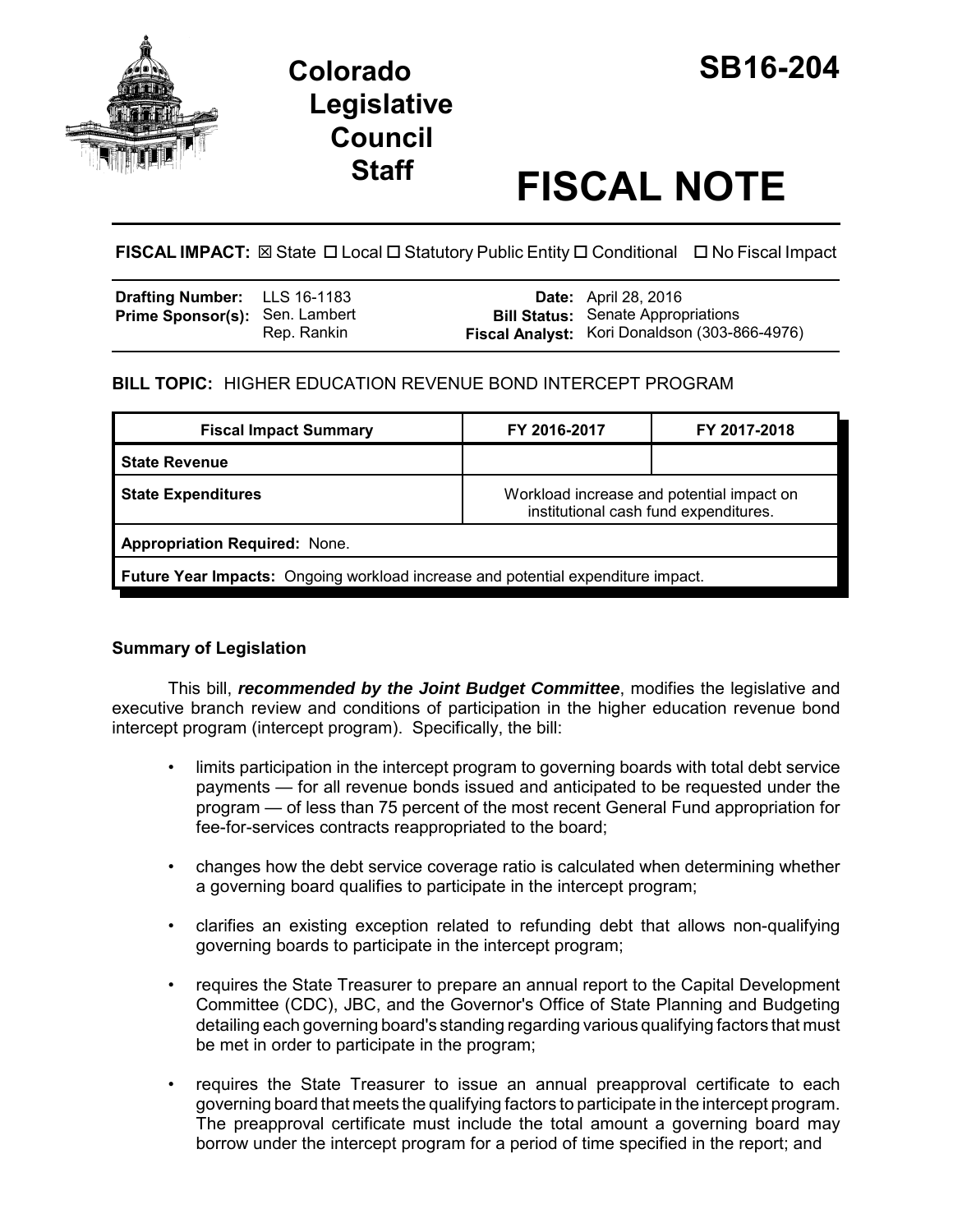April 28, 2016

• clarifies the role and timing of review and approval by the CDC and JBC for participation in the intercept program.

For the forecast period, the bill is not anticipated to change whether any currently qualifying governing board can participate in the intercept program.

#### **Background**

A higher education institution may issue revenue bonds to finance a cash-funded capital construction project that has been approved by the CDC as part of a two-year projection of cash need. The bonds may be backed by the institution's credit rating, or the institution may opt to participate in the intercept program, which allows an institution of higher education to bond for capital projects using the state's credit rating. The intercept program directs the state treasurer to make payments of principal and/or interest on bonds on behalf of a state-supported institution of higher education in the event a higher education institution does not make a scheduled payment. Participation in the intercept program requires separate review and approval by the CDC and the JBC. Under current law, in order to qualify for participation in the intercept program, an institution must:

- 1. have a credit rating from one or more nationally recognized statistical rating organizations in one of the three highest categories, without regard to modifiers, and no credit rating below one of the three highest categories; and
- 2. have a debt service coverage ratio of not less than 150 percent. The debt service coverage ratio is calculated by dividing the net revenue available for annual debt service by the total amount of debt service subject to the intercept program, including any new debt proposed under the program.

#### **State Expenditures**

The bill is anticipated to increase workload for several agencies, but this workload increase can be absorbed within existing appropriations. The bill may also affect cash fund expenditures for some higher education institutions.

**State Treasurer.** The additional reporting requirement created by the bill to issue preapproval certificates to institutions that qualify to participate in the intercept program will increase workload in the State Treasurer's Office. The office currently responds to requests from legislative staff to verify an institution's eligibility to participate in the intercept program before CDC and JBC review. Therefore, this fiscal note assumes that the workload increase will be minimal and can be absorbed within existing appropriations.

*Legislative staff.* The bill expands legislative review of higher education borrowing under the intercept program to include all new debt issuances, including financing the cash-funded portion of a state-funded project, refinancing existing debt that was issued outside the intercept program, and larger issuances comprised of many small projects. This additional review may increase workload for CDC and JBC staff. Any increase in workload can be absorbed within existing appropriations.